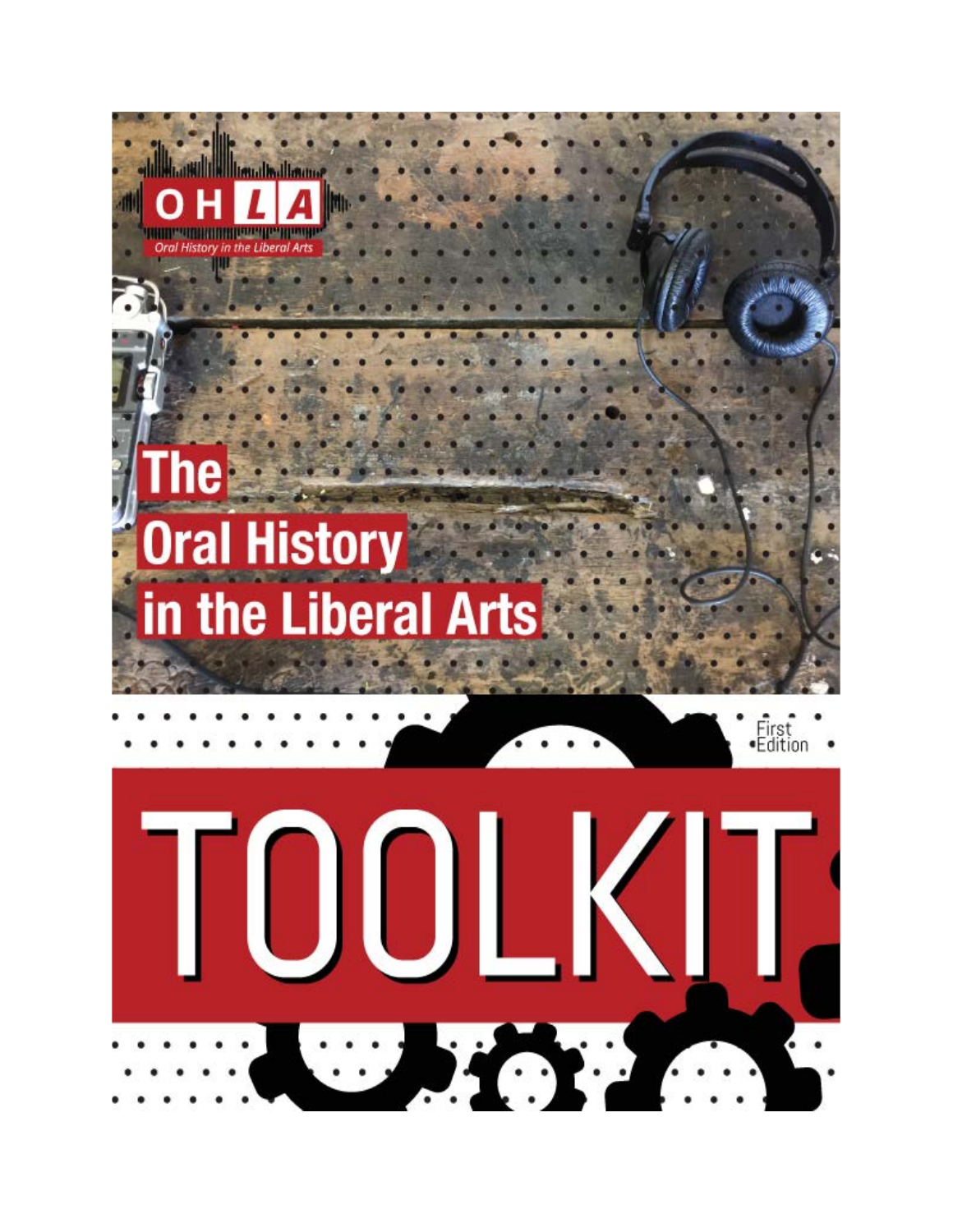## **Archiving Oral Histories from Start to Finish**

Jenna Nolt Digital Initiatives Librarian Kenyon College

**Last updated 7/5/17**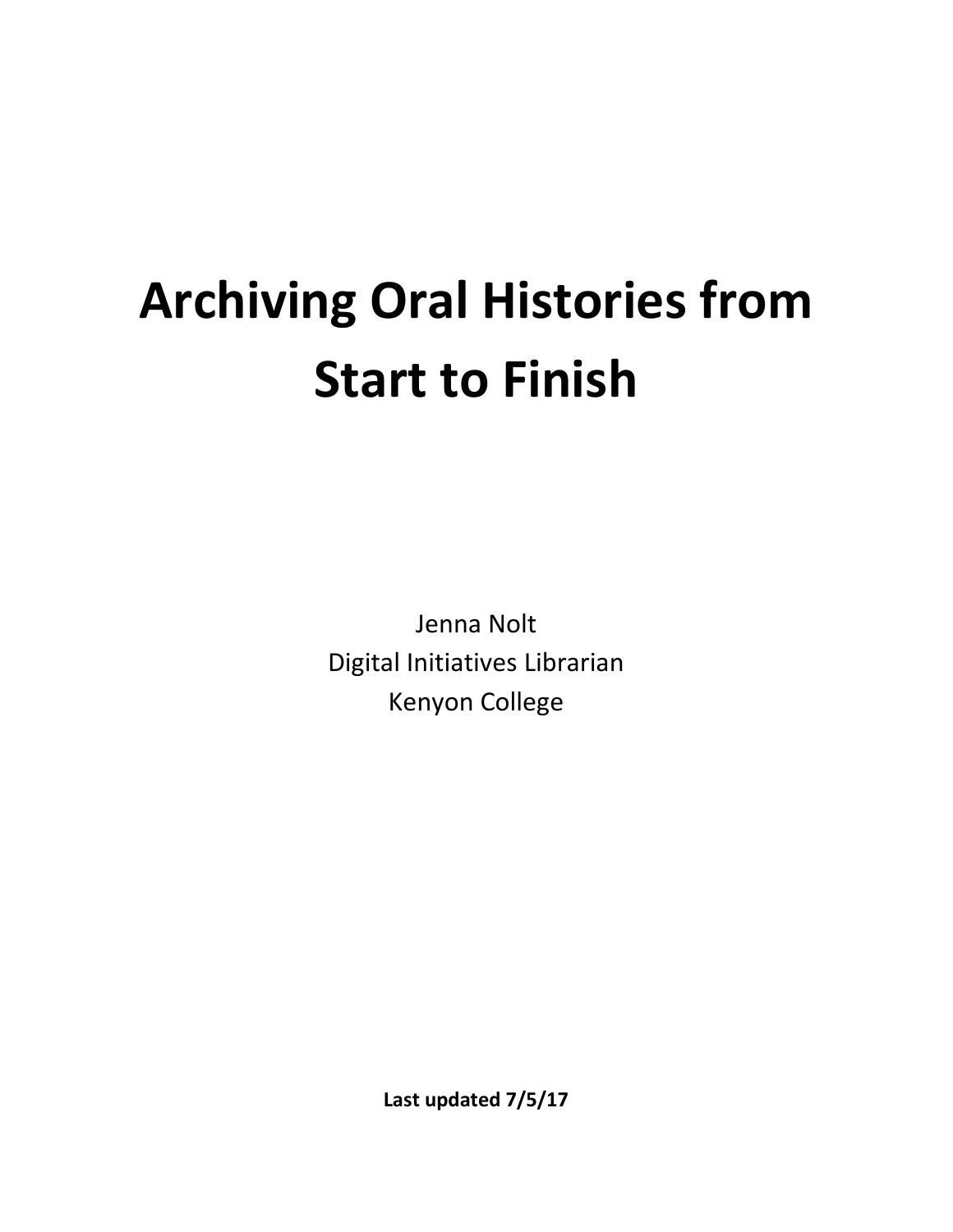## Table of Contents

#### 1. Introduction

1.1. Planning like a Librarian

#### 2. Data Collection

- 2.1. Metadata
- 2.2. Starting the Interview
- 2.3. Expanding the Scope
- 2.4. Supporting Materials

#### 3. File Transfer & Processing

- 3.1. File Formatting
- 3.2. File Transfer
- 3.3. Naming Files & Folders
- 3.4. Backup
- 3.5. File Editing & Merging
- 4. Transcription, Captioning, and Indexing
	- 4.1. General Transcription Guidelines
	- 4.2. Transcription Software
	- 4.3. Indexing with OHMS

#### 5. Hosting, Access, & Digital Preservation

- 5.1. Content Management Systems
- 5.2. Streaming
- 5.3. Institutional Repositories & Digital Preservation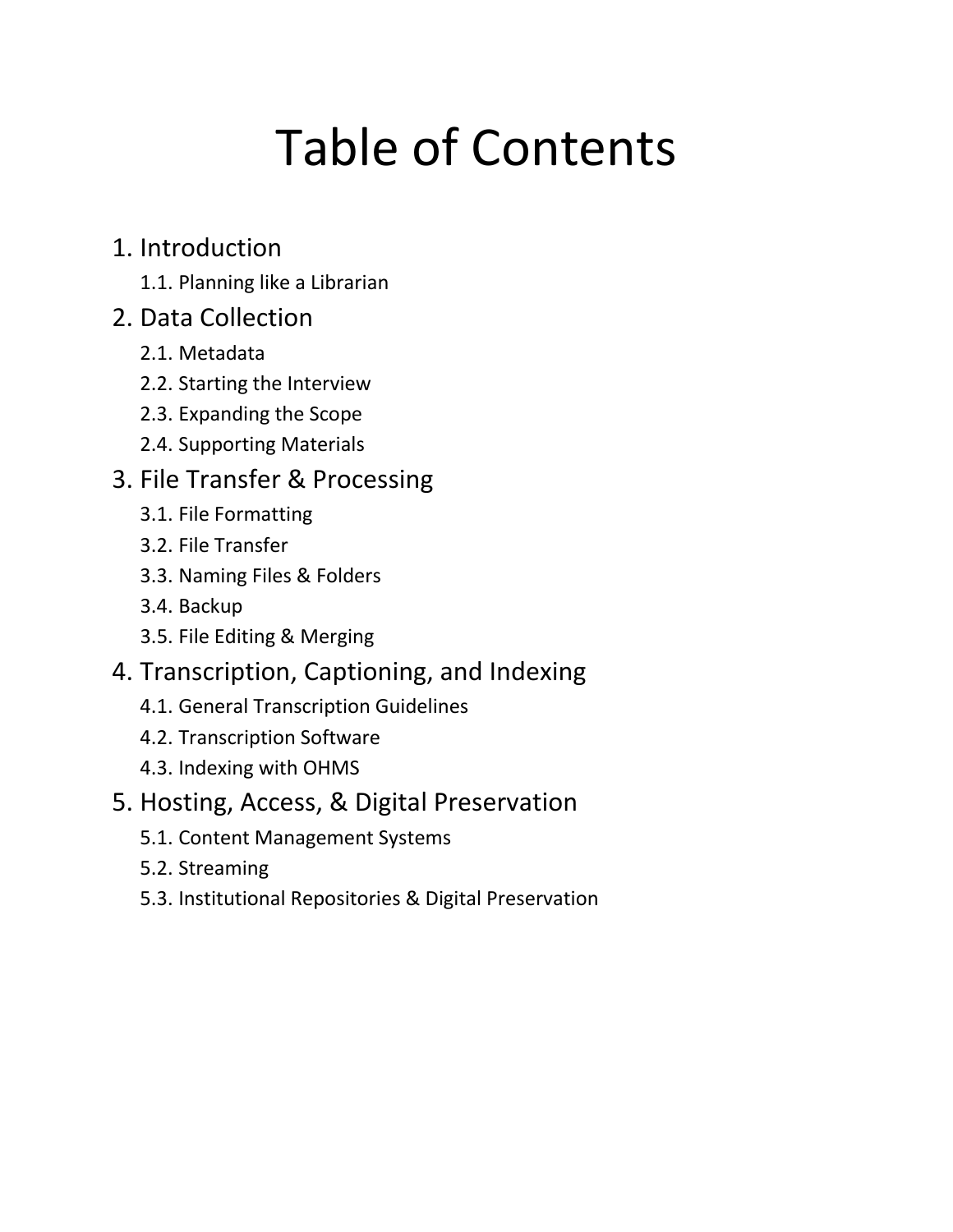# *1. Introduction*

## 1.1. Planning like a Librarian

This toolkit takes a technical and archival approach to collecting, processing, hosting, accessing, and preserving oral histories. It is intended as a guide for oral history practitioners and collaborating library and IT partners. It was created as part of the [OHLA \(Oral History in the](http://ohla.info/)  [Liberal Arts\)](http://ohla.info/) initiative, supported by the [GLCA Expanding Collaboration Initiative](https://glca.org/glcaprograms/glca-expanding-collaboration-initiative) and funded by the [Andrew W. Mellon Foundation.](https://mellon.org/)

This toolkit lays out the processes through which oral historians can simplify their technical workflows and insure that their interviews can be accessed and preserved long-term. Collecting basic information like name spellings during interviews can prevent mistakes and avoid timeconsuming research later on. Utilizing best practices for files makes the transfer, editing, and archiving processes easier. Using transcription and indexing software makes the interviews more usable to a wider audience. Understanding what's necessary for digital preservation can be the difference between long-term availability, and a project that disappears within a few years. Here are some of the questions we'll help you consider:

- What information should you collect with your interviews?
- How will you transfer, convert, merge and clean your A/V clips?
- Will the interviews be fully transcribed, partially transcribed, indexed, or some combination thereof?
- If you are creating an online collection, where will it go?
- How long should/will your collection exist?

# *2. Data Collection*

### 2.1. Metadata

Metadata is, simply put, data about data. For the purposes of this document, when we talk about metadata, we are referring to descriptive metadata. Descriptive metadata describes and identifies resources. It consists of things like interview title, names of interviewee and interviewer, location of interview, date of interview, keywords, etc. This metadata is essential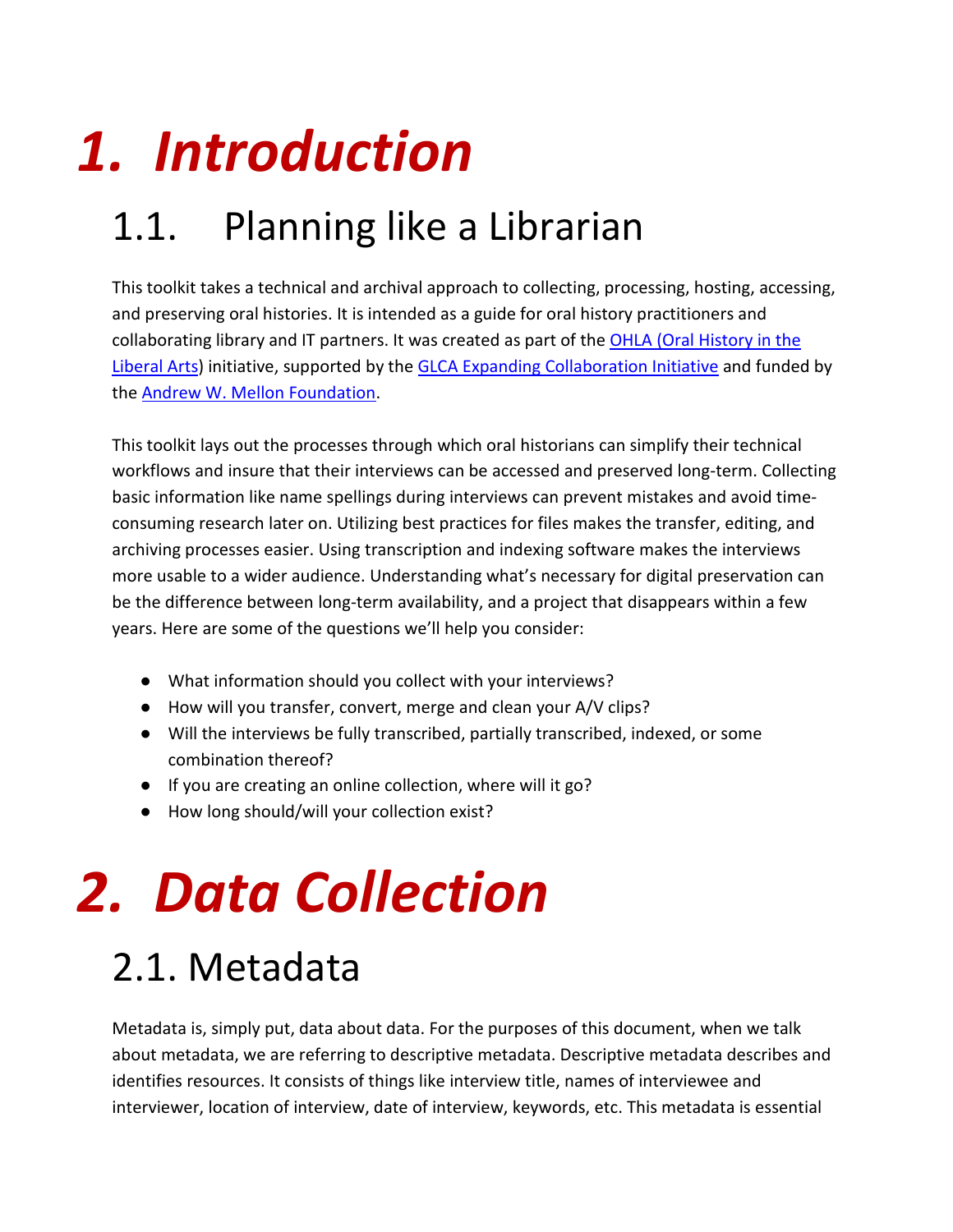for organizing your interviews as you process, upload, access, and preserve them. We created the [Interview Metadata form](https://works.bepress.com/jenna_nolt/10/) to make it easy. This form records metadata that will be useful regardless of your workflow. It can be easily converted to comply wit[h Dublin Core](http://dublincore.org/) and other common metadata standards and is intended to work well with a variety of systems, including the [Oral History Metadata Synchronizer \(OHMS\),](http://www.oralhistoryonline.org/) which is discussed in 4.3.

#### 2.2. Starting the Interview

The archiving process begins the moment a recording begins. At the start of each interview, the interviewer should state the following:

- Project title
- Name(s) of interviewee(s)
- Name(s) of interviewer(s)
- Location of interview
- Date
- A few words regarding the expected content of the interview

For example:

"This is Jenna Nolt with the Family Histories project, and I am here interviewing Jane Nolt on March 18, 2016. Jane is going to tell me about her experiences growing up in the rural Midwest in the 1930s."

While this is metadata that should go into the **Interview Metadata form** as well, it is important to include the basic context in the interview file itself. This makes it easy to differentiate interviews during the editing and upload processes, and if an interview file is ever separated from the information around it, it will still be possible to contextualize it.

### 2.3. Expanding the Scope

Regardless of the primary purpose of your interviews, including certain kinds of information will make them more searchable now, and more relevant to new research approaches in the future.

● If the interviewee uses unfamiliar words or confusing phrases, ask them to explain the meanings.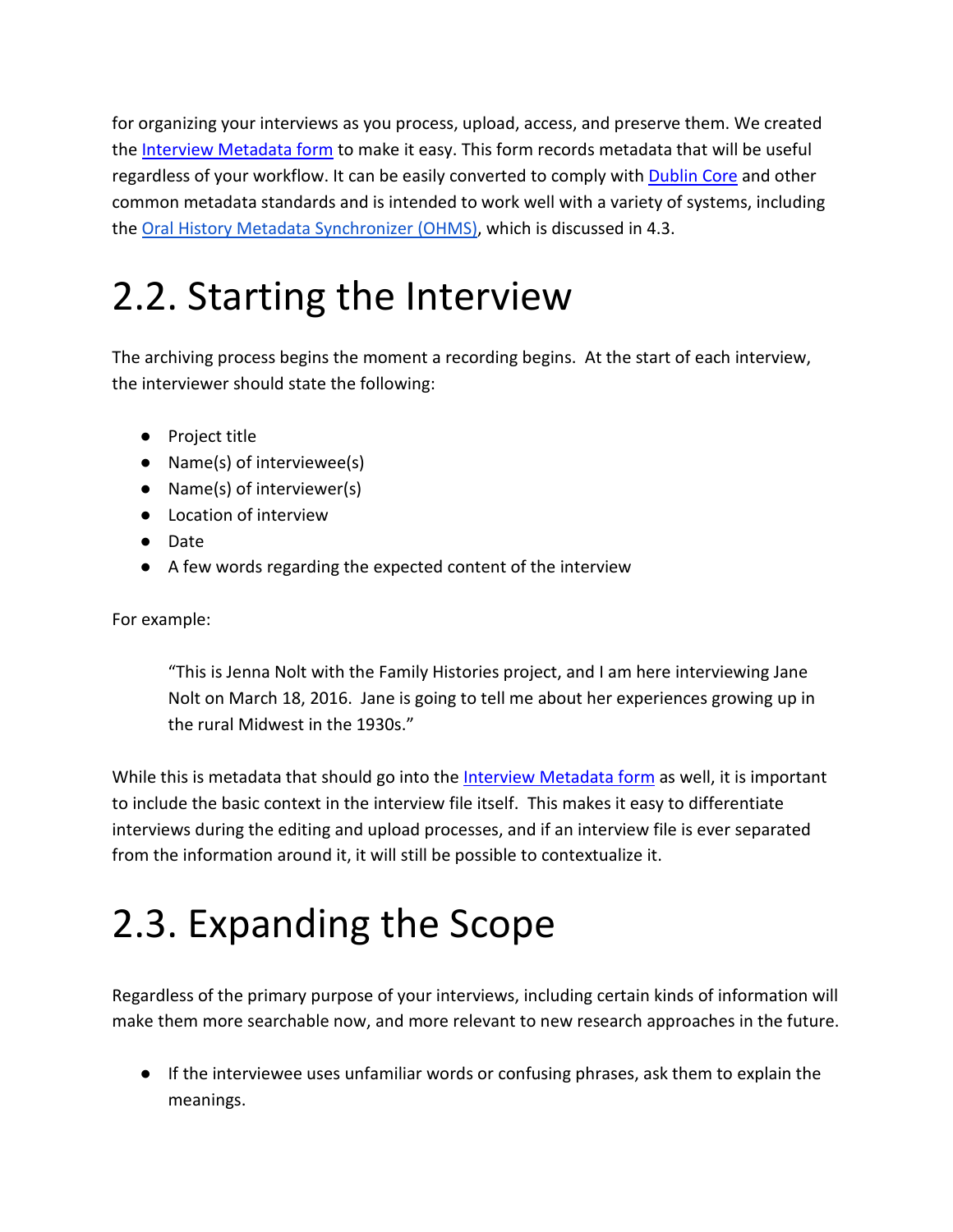- If the interviewee uses unusual proper nouns (like names or place names), ask them to spell them out.
- Try to include specific information like dates (date of birth, date of marriage, date of moving to a new place, etc.), place names, etc.

This kind of information opens up the interview for the purposes of genealogical research, geolocation, and chronolocation. It can also expand the relevance of the interview into areas like linguistics, folklore, and many others.

#### 2.4. Supporting Materials

In addition to the interviews at the heart of oral history, most projects can benefit from supporting materials, which can be used to contextualize, enrich, and promote the project. This can often includes:

- Photographs
- Letters
- News articles
- Physical items that can be filmed or photographed

These materials might be introduced naturally during the course of the interview. If they are, it is good to be prepared with a scanner, cell phone, etc. to capture them. Most smartphones will take a high-resolution picture, but be careful not to hold it at an angle. Portable scanners are another option. If it isn't possible or convenient to scan or capture images of these materials, it is recommended that they be described in sufficient detail during the interview so as to enable them to be requested at another time.

There can also be additional materials that do not come up during the interview, but emerge as a result of further research. Some possibilities are:

- Maps
- Census Data
- Directories
- Legal Documents
- Genealogical Information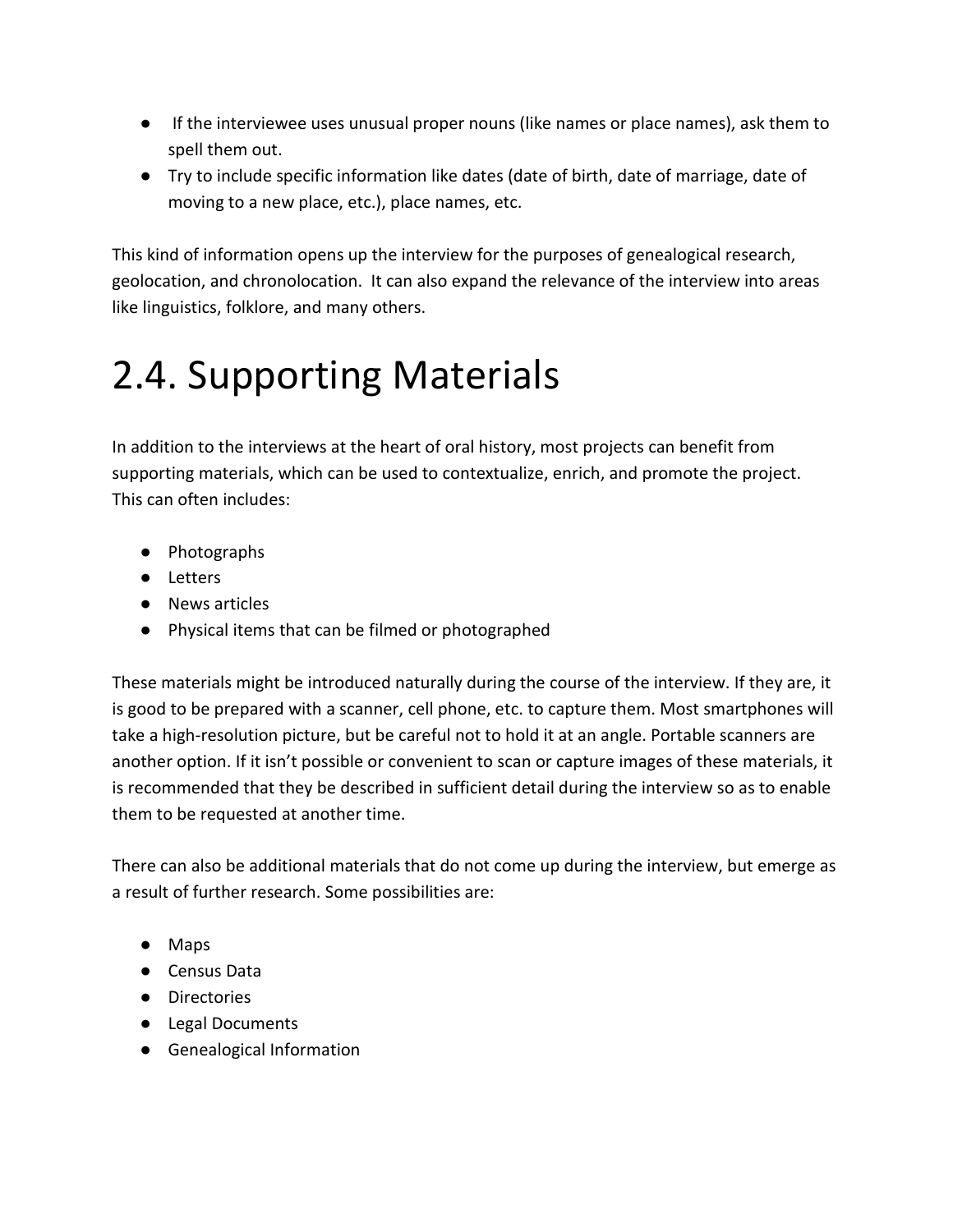These materials might be available through search engines, institutional databases, or local sources. These can be useful resources in developing an online collection or website around your interviews.

## *3. Data Collection*

#### 3.1. File Formatting

If your recording device has options for file format, choose a format intended for digital preservation. Appropriate formats are **AIFF or WAV** formats for audio files, and **AVI or Quicktime Movie** formats for video. As a general rule, prioritize a lossless format (a format that preserves all data from the file) over a lossy format (one where some data is not saved). It is also important not to compress the original files. Lossyness and compression both make files harder to preserve over time. For more information, refer to the [Library of Congress](https://www.loc.gov/preservation/digital/formats/)  [Sustainability of Digital Formats site.](https://www.loc.gov/preservation/digital/formats/) The format you choose on your recording device is intended for the initial, preservation copy of your files. In 3.5., we discuss exporting a lossy, compressed format as an access copy.

#### 3.2. File Transfer

The process of transferring files from your recording device to your computer differs depending on the device, but these are the three most common methods:

- 1. SD or micro-SD card
- 2. USB connection
- 3. Direct to cloud storage

Saving directly to cloud storage is preferable for several reasons. Cloud storage is automatically backed up in multiple places and checked for fixity, so it is less like to become corrupted than files on a local device. In addition, it makes the files easily available to anyone else working on the project. The only potential disadvantages are that it requires a decent internet connection, and that not all recording devices have the option of saving to cloud storage. We recommend using Google Drive, which offers 25 GBs of storage free with every account, and if you have institutional access, you have unlimited storage. Saving to cloud storage is an in-app process, setting it up depends on the device and recording software you are using.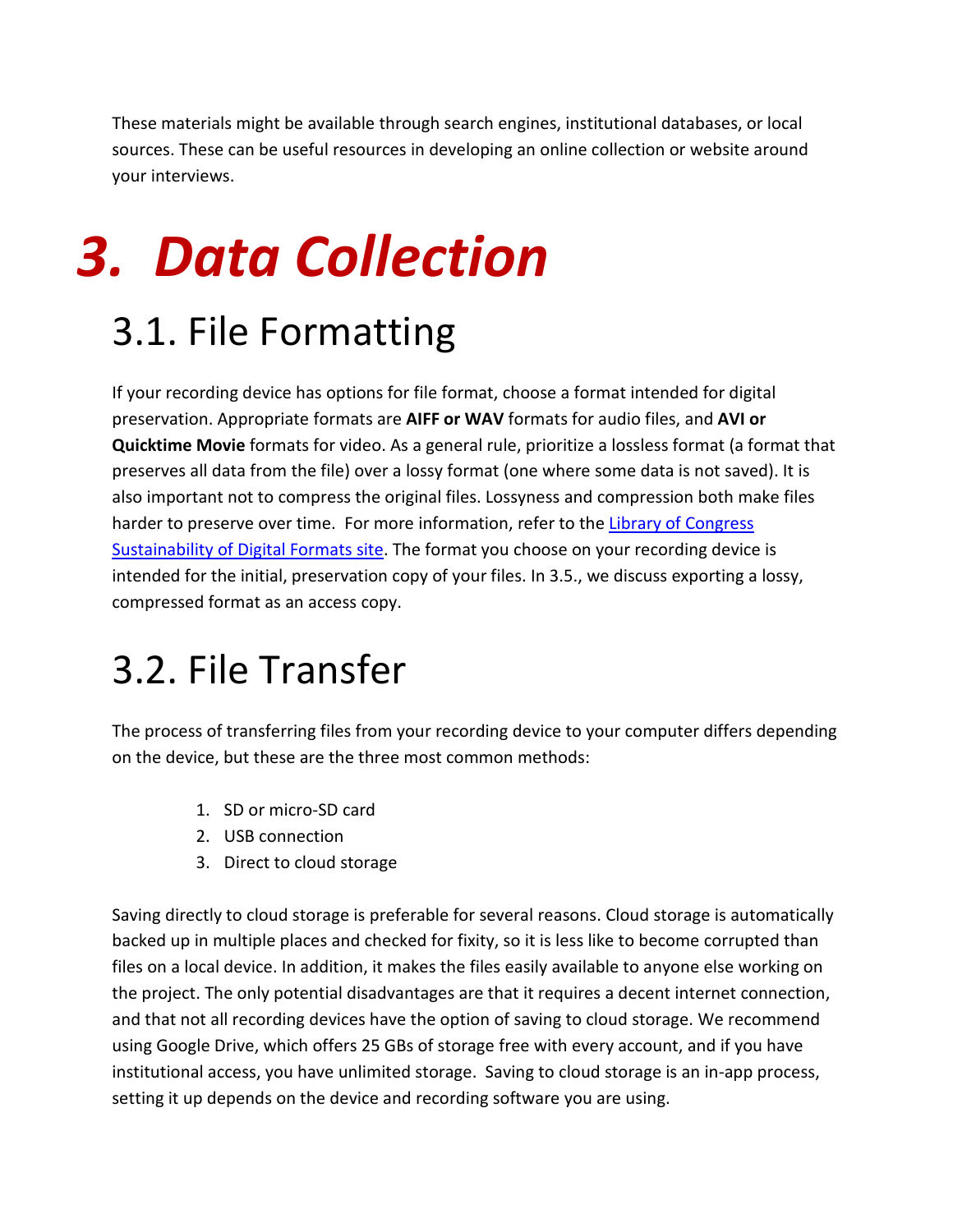When transferring and storing files via SD, USB, or any non-cloud method, it is important to keep copies of your files on at least two separate hard drives, such as your computer and an external hard drive or thumb drive. Otherwise, you risk file loss and corruption. You will want to store copies of your files locally for editing purposes, and if you don't have internet access in the field. However, we only recommend using local storage for the short term, and moving your files to cloud storage as soon as possible.

NOTE: Depending on recording equipment, format, and length of the interview, the final result might be broken up into multiple files when you transfer it to your computer. This may happen automatically, to prevent files from being so large that they are difficult to use. In that case, you will need to merge the files, which is covered in 3.5.

Tip for Windows Users: To transfer large files more quickly and safely, download [Teracopy.](http://www.codesector.com/teracopy) The Mac operating system has a better default file transfer program than Windows, so an additional program is not necessary.

#### 3.3. Naming Files and Folders

Start by creating a folder for each interview, using the following conventions:

NameofProject\_LastNameofIntervieweeFirstNameofInterviewee

For example: CommunityWithin\_BookerGeorge

This folder should contain all of the A/V recordings of George Booker's interview, as well as any images, documents, etc. associated with Booker, and a completed copy of the [Interview](https://works.bepress.com/jenna_nolt/10/)  [Metadata Form.](https://works.bepress.com/jenna_nolt/10/)

Name the interview files within your folder using the following conventions:

NameofProject\_LastNameofIntervieweeFirstNameofInterviewee\_Part#

For example: CommunityWithin\_BookerGeorge\_Part1

If you have other files associated with the interview, name them as well, using the structure of NameofProject LastNameofIntervieweeFirstNameofInterviewee, and adding a brief description of the file to the end of the name.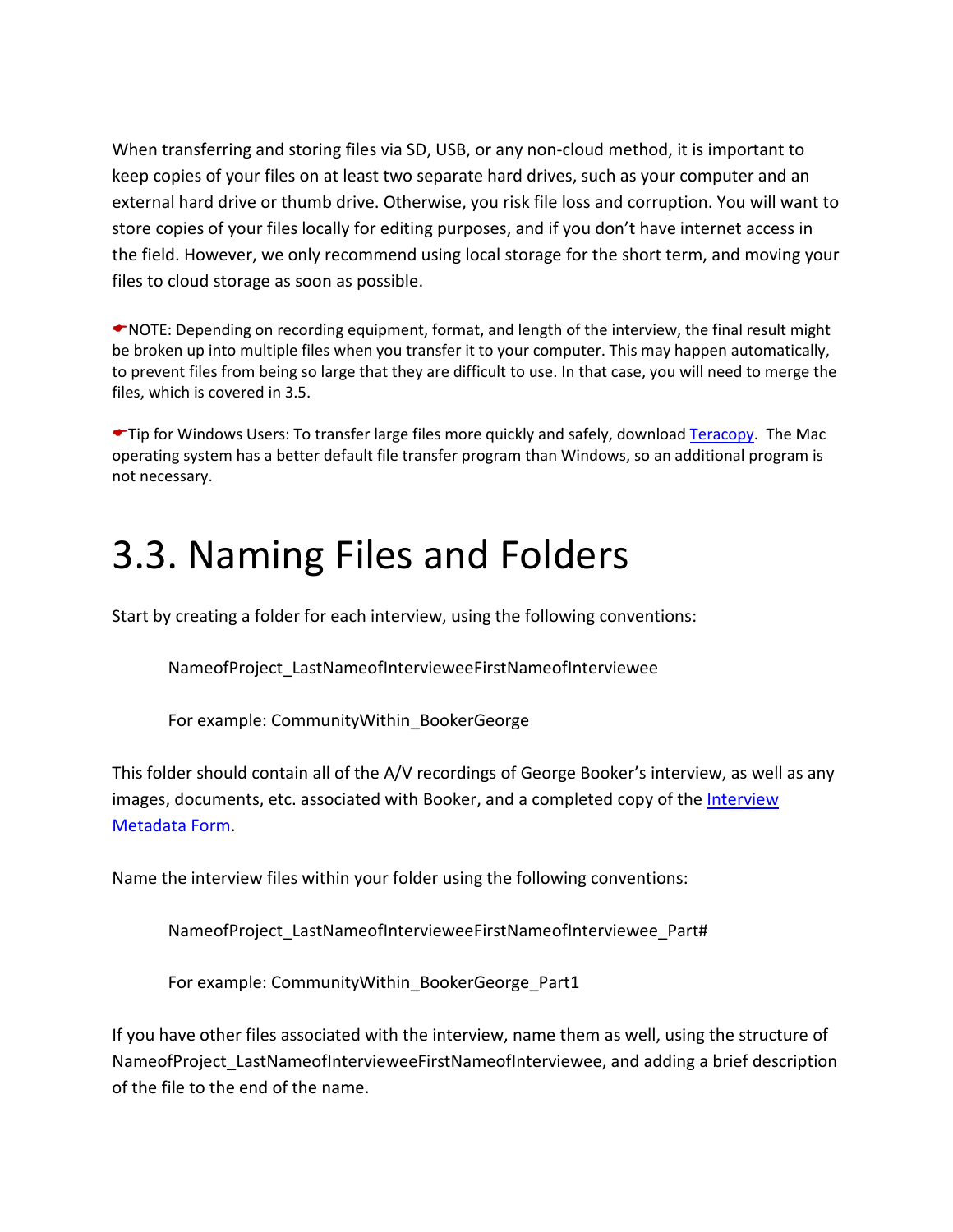Do NOT use spaces or special characters in your file or folder names. These conventions allow the file and folder names to be both human and machine readable, and each file will be individually identifiable, even if separated from the other component parts.

It is important to have a consistent file naming structure. If you need to make choices about naming structure beyond what is outlined above, document those choices and keep that documentation in the folder with your files.

#### 3.4. Backup

After renaming your files, copy them from your workstation to another storage device, such as cloud storage, or an external hard drive (see 3.2.). These backup files are important in case something goes wrong during the editing, upload, or access process.

Most institutions provide some type of storage, however, the capacity and reliability varies. It may be network drive or cloud storage. Network storage is good for storing large files like A/V because it is local, which provides good upload and download speed. Cloud storage tends to have slower file transfer speeds, but is still a good option. If you are unsure what your institution offers, or whether it is appropriate to use as backup for your interviews, contact your IT department.

#### 3.5. File Editing and Merging

Most recordings benefit from at least minor editing, such as noise correction, removing silences, etc. With video interviews, you might choose to add a title screen, subtitles, and credits. As mentioned in 3.2, larger files are sometimes automatically divided up by your recording device, in which case you will need to merge them. Below are some editing options that are free to use:

|              | Mac                          | <b>PC</b>                    |
|--------------|------------------------------|------------------------------|
| <b>Audio</b> | <b>Audacity</b><br>Ocenaudio | <b>Audacity</b><br>Ocenaudio |
|              | GarageBand                   |                              |
| <b>Video</b> | <i>iMovie</i>                | <b>Windows Movie Maker</b>   |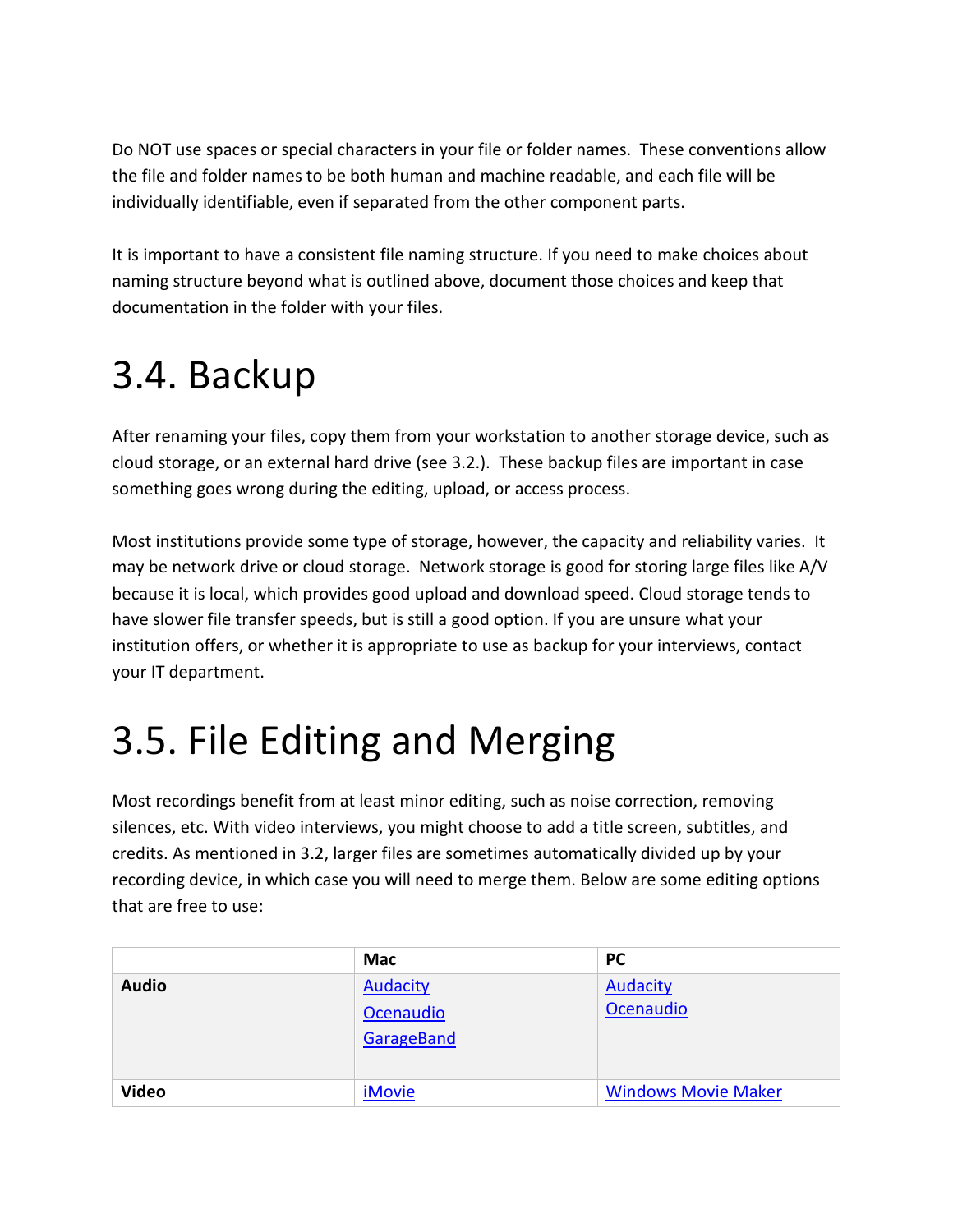The above products are well-established and comparatively easy to learn, with widely available tutorials.

Professional options such as Final Cut Pro, Camtasia, and the Adobe suite are also available, but they are expensive and complex. They are powerful tools intended for professional grade audio and video creation and editing, and are generally unnecessary for basic oral history processing. Due to the cost and complexity, we do not recommend these programs unless you already have access to them, and are familiar with how to use them.

After you finish editing your project, you will export a completed file. Unlike your original, preservation file, this should be in a lossy format, such as an MP3 or MP4. This is your access copy, which will stream better than your larger preservation file. Save a copy of this file into the folder you created in 3.3.

# *4. Transcription, Captioning, and Indexing*

#### 4.1. General Transcription Guidelines

Some software requires specific formatting, however, we have developed a set of best practices for transcription over the course of a number of oral history projects:

- Identify the interviewee(s) and interviewer(s) by their full names at the beginning of the interview. If this information is not available, use whatever information is available. If someone is not identified, call them Unknown. If you don't know the names of multiple people, call them Unknown 1, Unknown 2, etc.
- After the first identification, identify individuals by initials.
- Do not use quotation marks.
- Do not transcribe "um" or other meaningless filler noises.
- When someone laughs, coughs, or does a significant hand gesture like pointing, write it as (laughs), (coughs), (waves), etc. These can be integrated into the sentence, and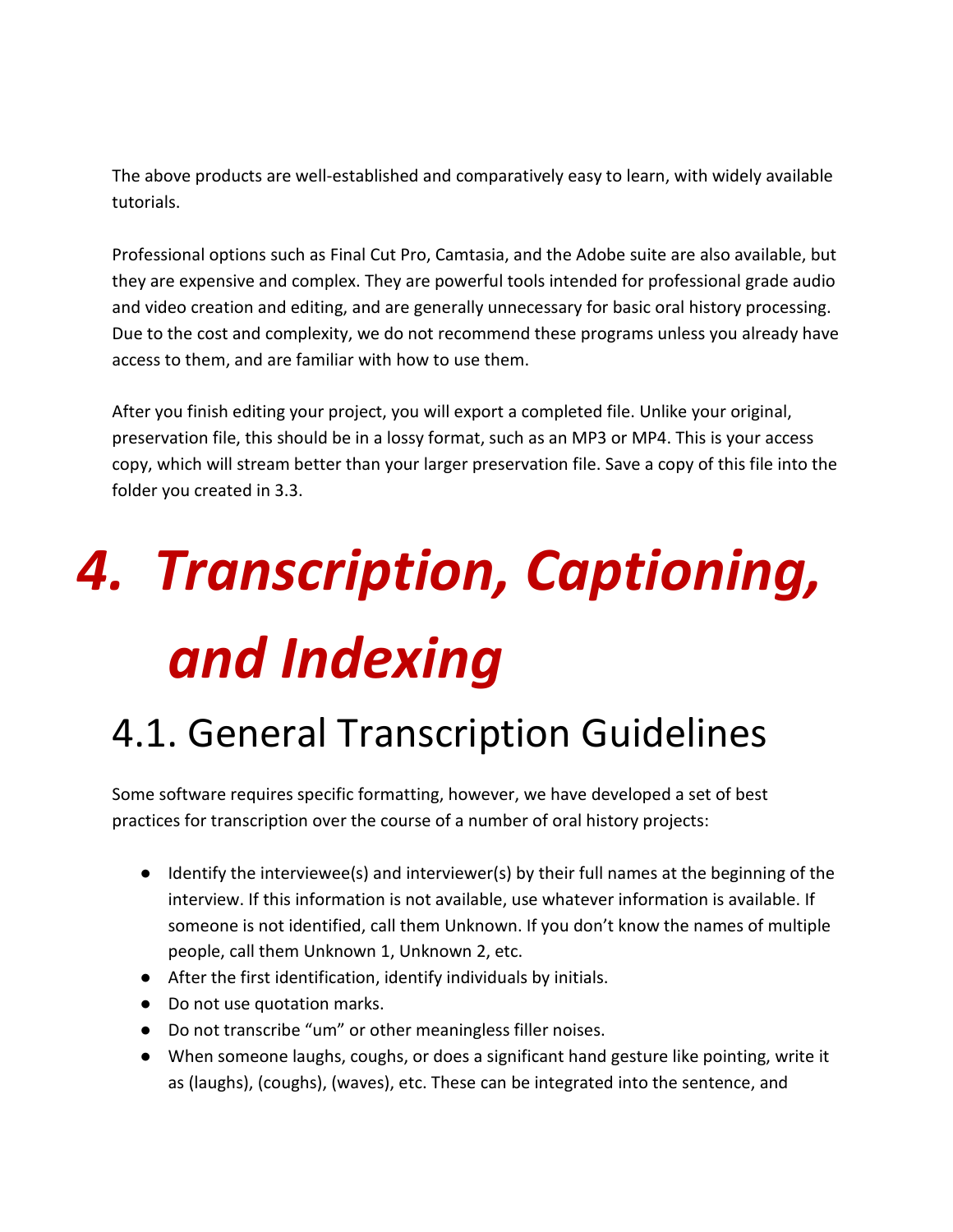include their own punctuation. If the expression comes at the beginning of the sentence, capitalize it within the parentheses.

An example of a transcription created using these guidelines can be found [here.](http://digital.kenyon.edu/gullah_video/122/)

#### 4.2. Transcription Software

Manual transcription is a time-consuming process; based on prior projects, we estimate that it takes approximately six times as long as the recording to create a rough draft of a transcription, not including quality checking. There are a variety of software options that can speed up this process, and these options are expanding and improving rapidly as the technology advances. Below are some of the options we have explored.

**[Pop Up Archive](https://popuparchive.com/)** is an online service that allows you to upload an audio or video file, download an automated transcription with or without timestamps, and stream and view collections with an embeddable tool. They offer one hour of free speech-to-text transcription. OHLA-funded projects currently have access to unlimited basic processing, and we are actively using this service. The quality of the automated transcription relies heavily on the quality of the audio. For more information, see [this blog post.](http://ohla.info/lost-in-transcription-how-to-avoid-gobbledygook-by-creating-clean-audio/)

**[Youtube](https://www.youtube.com/)** has a free automatic transcription option. Learn all about how to use it in [our tutorial.](http://ohla.info/automatic-transcriptions-youtube-or-popup-archive/)

**[oTranscribe](http://otranscribe.com/)** is a free, open source web application that streamlines manual transcription. It puts the a/v file and the transcription in one window so the transcriber doesn't have to switch back and forth, uses hot keys to rewind and fast-forward, creates interactive timestamps to navigate the transcript with, and automatically saves every second.

**[Dragon Speech Recognition Software](https://www.nuance.com/dragon.html)** is a downloadable program that can be locally installed on a Mac or PC. Cost varies based on version and license. Dragon is intended primarily for dictation, and requires the user to set up a profile based on their voice during the installation. After the creation of the profile, files can be loaded into Dragon for processing. The challenge here is that Dragon "learns" and increases its accuracy based on an individual profile's voice, which makes it less accurate for oral history transcriptions where there are multiple speakers. We tested this product, but chose to go with Pop Up Archive for the reasons outlined in the blog post linked above.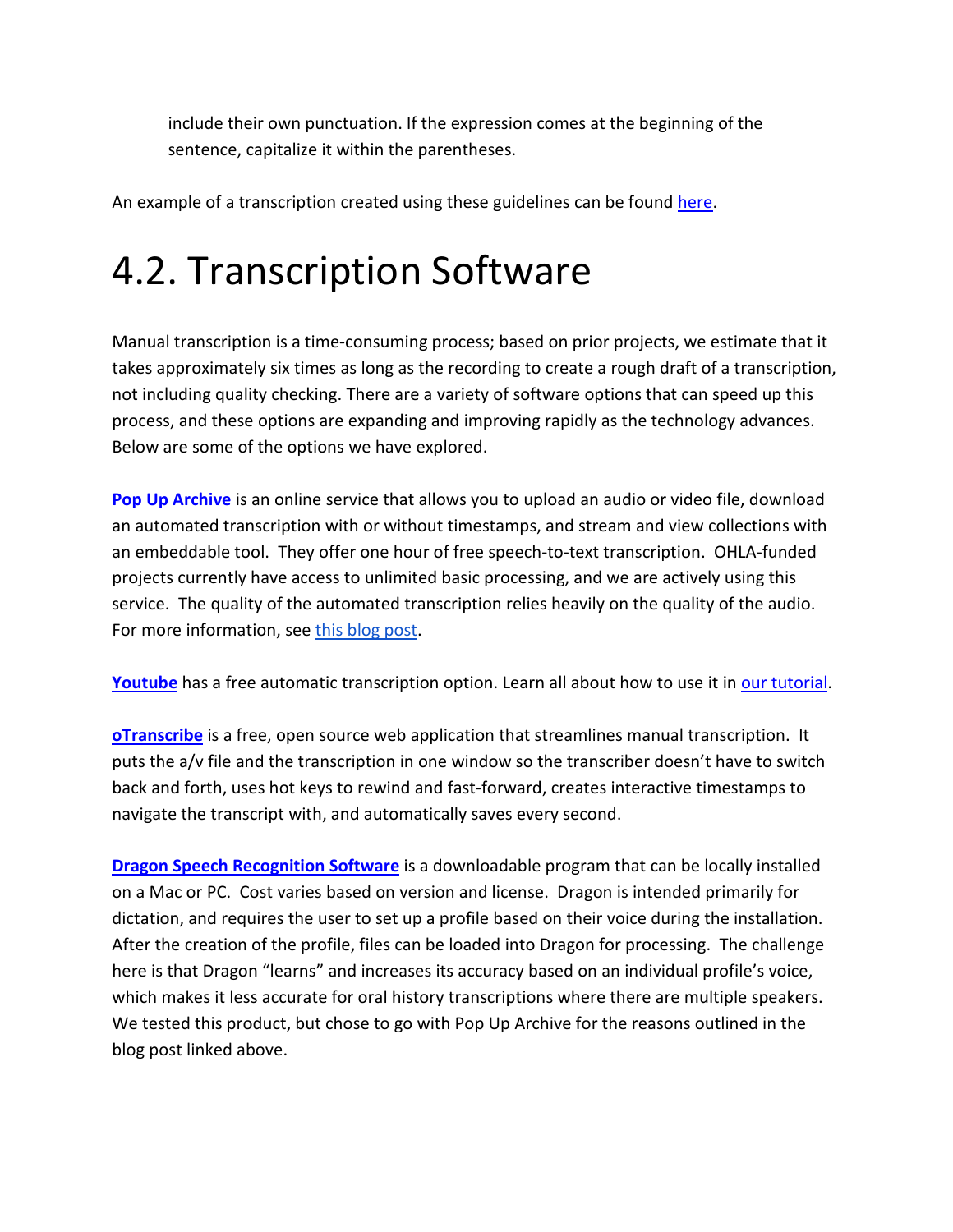**[3Play Media](http://www.3playmedia.com/)** offers video captioning, transcription, and subtitling services, but the cost is substantial, starting at \$3 per minute on a pay-as-you-go plan. This is outside the budget of any of our past or current projects, so we have no direct experience with this service.

#### 4.3. Indexing with OHMS

The **[Oral History Metadata Synchronizer \(OHMS\)](http://www.oralhistoryonline.org/tag/ohms-viewer/)** is free, open source software developed by the Louie B. Nunn Center for Oral History at the University of Kentucky. This innovative tool provides a platform for indexing and time stamping interviews with segment-level metadata and/or full transcriptions. To use OHMS, you will need:

- 1. The **[OHMS Application](https://ohms.uky.edu/)** is accessed via a username and password provided by the Nunn Center. Here you can add metadata such as a title, names of interviewer(s)/interviewee(s), description, etc., as well as uploading an existing transcript, transcribing an interview within the interface, and/or "indexing" the interview. More information is available [on their website.](http://www.oralhistoryonline.org/) **The OHMS Application does not store or stream the interview file.** The interview file must be uploaded to a streaming platform, and linked into the OHMS manager via a URL (see 2).
- 2. A software service to store and stream the interview from. As of June 2017, the following options are compatible with the OHMS Application: [YouTube,](http://www.youtube.com/) [Brightcove,](http://www.brightcove.com/) Kaltura, [Soundcloud,](http://www.soundcloud.com/) or a hosted streaming server.

If you want your OHMS-indexed interview to be publicly accessible, you will also need the following pieces:

- 3. An installation of the **[OHMS Viewer](http://www.oralhistoryonline.org/tag/ohms-viewer/)**. This is free software that can be installed on 3rd party web host by you or your institutional IT department.
- 4. A content management system to present your collection, see 5.1. for more information.

OHLA-funded projects have automatic access to the suite of tools outlined above. Please access our OHMS tips and video tutorials at ohla.info.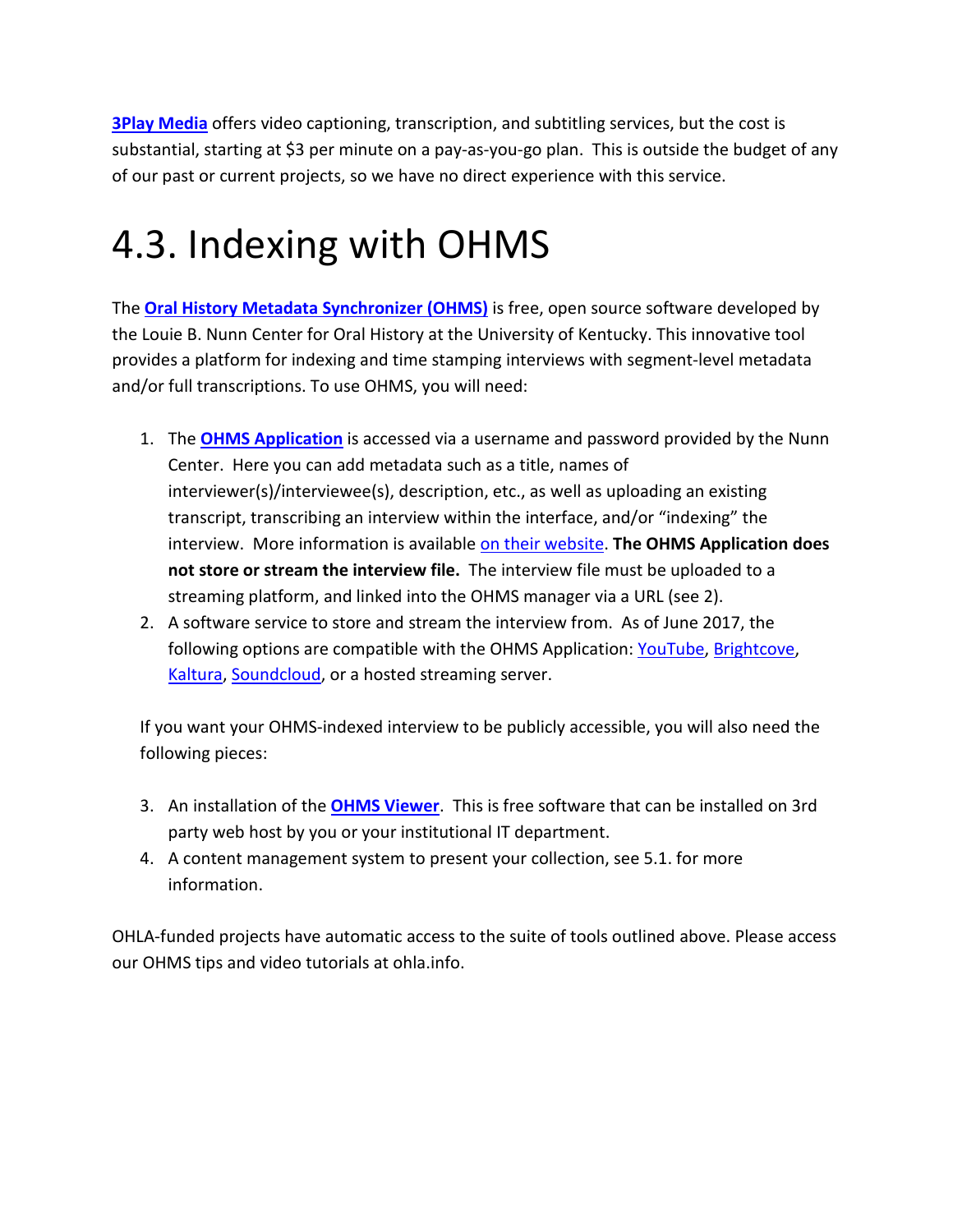# *5.Hosting, Access, and Digital Preservation*

#### 5.1. Content Management Systems

To make your project accessible you'll need to use a content management system, which will present the embedded interviews within the context you've created for them, which consists of any transcriptions, indexing, metadata, and associated images or writing. All funded OHLA projects are given space on [OHLA's Wordpress site.](http://ohla.info/)

An alternate content management system that we recommend is [Omeka.](https://omeka.org/) Omeka allows you to create individual objects with associated metadata that you can access and organize in a variety of ways. So, for example, each interview might be an object with metadata fields like a title, interviewees, keywords, etc. Then the interviews could be organized into exhibits around themes (like cooking, home remedies, religion, etc.). This option offers a lot of flexibility for curation and organization. OHLA does not currently offer a hosted instance of Omeka, however, we can offer technical support, and if you are interested in exploring this option, please let us know.

The limitation to content management systems is that they are not designed to be permanent. There is no mechanism in place to handle changing technologies, or file format changes over time. If you are interested in preserving your project for the long term, you will need to consider digital preservation, and may want to look into the option of using an institutional repository.

#### 5.2. Streaming

Content management systems usually provide their own streaming service (both Wordpress and Omeka do). Streaming is the ability to play audio/video files in the browser, rather than having to download and open them with a separate program on your device. Other streaming options include Internet Archive and YouTube. Using Internet Archive to store your interviews can be a good backup option, because they will maintain the files in perpetuity, whereas services supported in content management systems may not be updated regularly, or may end up unsupported in the future.